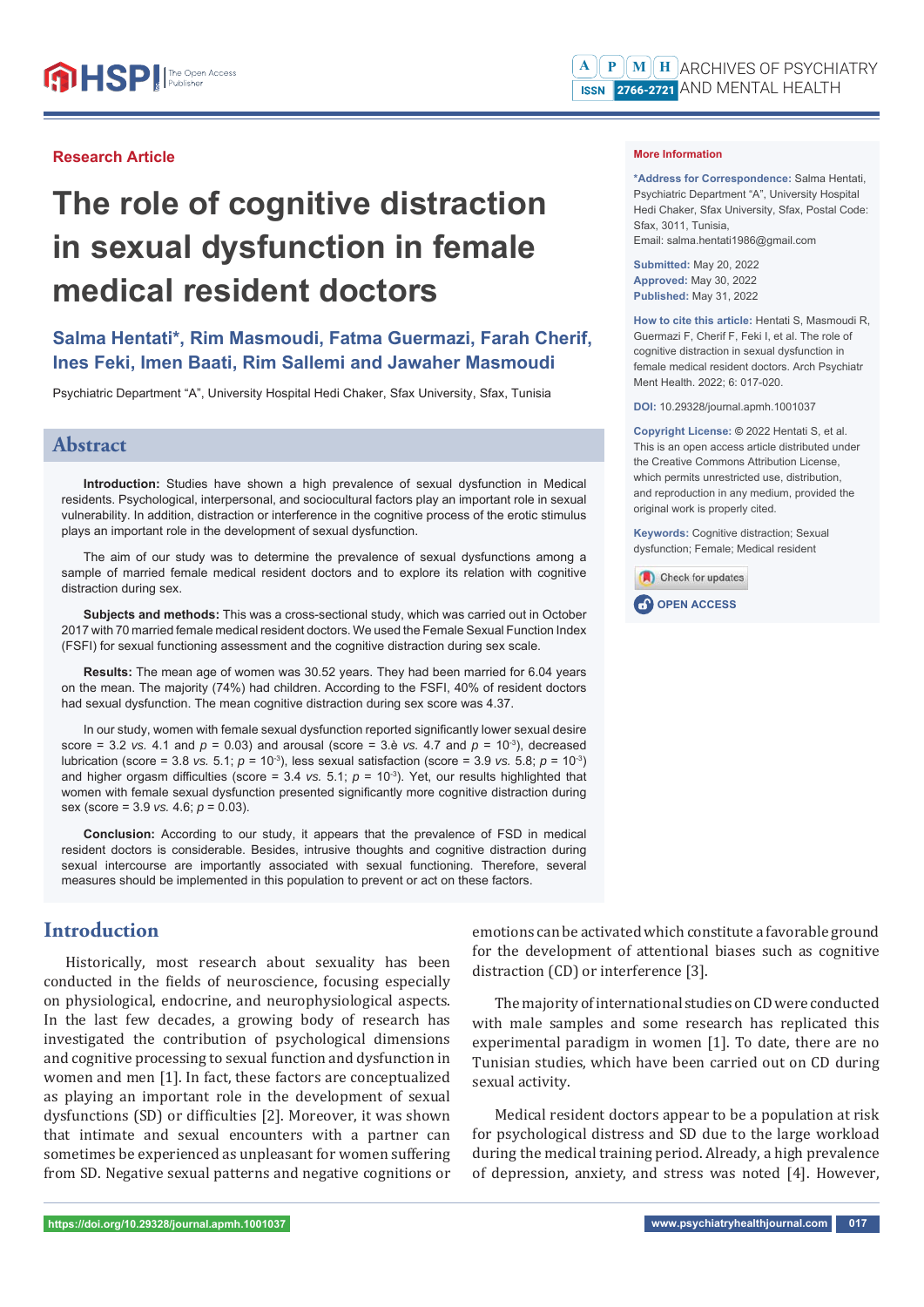

their sexual function remains very little studied [4,5]. To our knowledge, there is only one published study concerning this subject in Tunisia, and there is no study in Arab countries. The aims of this study were to evaluate sexual functioning among female medical resident doctors and to investigate the relationship between CD and sexual function in this sample.

## **Subjects and methods**

This is a cross-sectional study carried out in October 2017. It included female resident medical doctors of different specialties working in the Hedi Chaker Hospital, Sfax, Tunisia.

**Inclusion criteria:** Women who are married for more than 6 months and are sexually active were included in our study.

**Exclusion criteria:** Residents with psychiatric or organic pathology that could impair sexual function (diabetes, cardiovascular disease, system diseases..), infertility, menopause, and those who were pregnant, nursing, or were within 2 months postpartum were excluded from the study.

We clearly explained to our participants the purpose of the work in order to obtain their consent to participate.

#### **Measures**

Participants responded to an anonymous self-administered questionnaire.

**Sexual function:** The Female Sexual Function Index (FSFI) was used to assess sexual function. It is a 19-item self-report measure that provides scores on six domains of sexual function as well as a total score [6]. The domains assessed have been confirmed using factor analyses and include desire (two items), arousal (four items), lubrication (four items), orgasm (three items), satisfaction (three items), and pain (three items). The score for each domain is obtained by adding the scores of the corresponding items multiplied by the domain factor: 0.6 for desire, 0.3 for arousal and lubrication, and 0.4 for the other 3 domains. The total score, calculated by adding the scores of the 6 domains, varies from 2 to 36. A total score of 26.55 has been proposed as a threshold value for the diagnosis of FSD [6].

### **Cognitive distraction during sexuality**

We assessed cognitive distraction during sex was measured by a scale in french which has been the subject of a preliminary validation [7]. This tool includes 15 thoughts during sexual relationships, based on a six-point scale ranging from (1) never to (6) always (see appendix). The items assess distractions related to performance (6 items, e.g., "I am bothered by thoughts about my performance sex"), appearance (3 items, e.g., "I am distracted by thoughts towards the perception that my partner may have from my body"), as well as the external consequences (6 items, e.g., "I am afraid of being surprised or overheard by other people"), daily chores, contraception, and sexually transmitted diseases. Some items of this scale were inspired by Dove and Wiedermande's questionnaire on cognitive distractions (20 items) [8]. The

lower the total score, the more the person is the victim of CD during the sexual encounter.

Statistical analysis was performed using SPSS software (23rd version). Fisher's exact association test was used for the comparative study ( $p < 0.05$ ).

## **Results**

Seventy residents responded to our study. Nine files were excluded from the study due to missing data. Besides, there were 2 pregnant women and 2 nursing women. Finally, 50 residents were retained in this study with a response rate of 79.3%.

The age of participants ranged from 23 to 44 years, with a mean of 30.52 and a standard deviation of 5.16 years. They had been married for 6.04 years on the mean. The majority of women (74%) had children.

#### **Female sexual dysfunction**

According to the FSFI, 40% of the participants, (*n* = 20) presented FSD. The mean total score of FSFI was 26.48. The mean scores of the different dimensions of sexual function are illustrated in Table 1.

**Cognitive distraction:** In our sample, the mean CD during sex score was  $4.37$  (min =  $1.73$ ; max =  $5.60$ ), and the standard deviation = 0.83.

### **Analytic study**

In our sample, residents with FSD reported significantly lower sexual desire score = 3.2 *vs.* 4.1 and *p* = 0.03) and arousal (score = 3.è *vs.* 4.7 and  $p = 10^{-3}$ ), decreased lubrication (score = 3.8 *vs.* 5.1; *p* = 10-3), less sexual satisfaction (score = 3.9 *vs.* 5.8;  $p = 10^{-3}$ ), and higher orgasm difficulties (score = 3.4 *vs.* 5.1;  $p = 10^{-3}$ ). In addition, women with FSD presented significantly more cognitive distraction during sex than whose without FSD (score = 3.9 *vs.* 4.6; *p* = 0.03) (Table 2).

| <b>Table 1:</b> Total score and sub-scores of FSFI among female medical resident doctors. |       |                |                |                           |  |  |
|-------------------------------------------------------------------------------------------|-------|----------------|----------------|---------------------------|--|--|
| <b>Dimensions</b>                                                                         | Mean  | <b>Minimum</b> | <b>Maximum</b> | <b>Standard deviation</b> |  |  |
| Desir                                                                                     | 3.76  | 1.2            | 6              | 0.94                      |  |  |
| Arousal                                                                                   | 4.32  | 0.6            | 6              | 1.02                      |  |  |
| Lubrification                                                                             | 4.60  | $\overline{2}$ | 6              | 1.24                      |  |  |
| Orgasm                                                                                    | 4.46  | 0.6            | 6              | 1.20                      |  |  |
| Sexual satisfaction                                                                       | 4.81  | 0.8            | 6              | 1.12                      |  |  |
| Pain                                                                                      | 4.49  | $\overline{2}$ | 6              | 1.08                      |  |  |
| Total score                                                                               | 26.48 | 8              | 33.3           | 5.15                      |  |  |

**Table 2:** Correlation between sexual dysfunction and FSFI's scores and cognitive distraction's score.

|                       | <b>Sexual Dysfunction</b> | <b>No Sexual Dysfunction</b> | p        |
|-----------------------|---------------------------|------------------------------|----------|
| Desir                 | 3.2                       | 4.1                          | 0.03     |
| Arousal               | 3.6                       | 4.7                          | $< 10-3$ |
| Lubrification         | 3.8                       | 5.1                          | $< 10-3$ |
| Orgasm                | 3.4                       | 5.1                          | $< 10-3$ |
| Sexual satisfaction   | 3.9                       | 5.4                          | $< 10-3$ |
| Pain                  | 3.6                       | 5.0                          | $< 10-3$ |
| Total score           | 29.6                      | 21.7                         | $< 10-3$ |
| Cognitive distraction | 3.9                       | 4.6                          | 0.03     |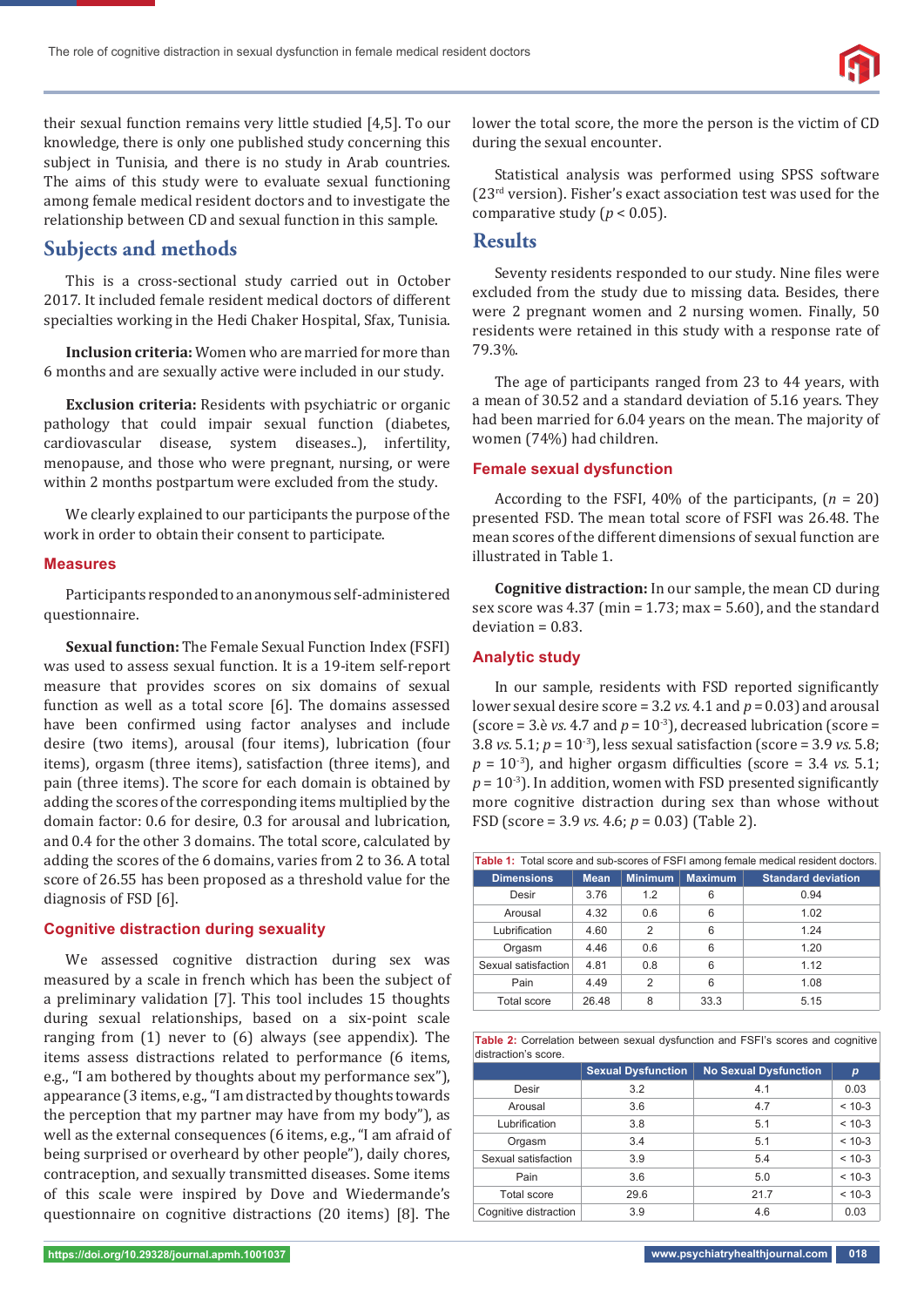

# **Discussion**

In our study, the prevalence of FSD among medical resident doctors was around 40%. In 2018, a similar study carried out on married Tunisian medical residents [4] found the same rate of FSD (40%). However, previous international studies presented disparate results, with FSD varying from 30% to 80% in doctors in training [9]. Several methodological factors can explain this difference; in particular, the data collection (direct questionnaire or via the internet), target population (married or single doctors, the specialties studied,.), the sample size, and the assessment tools for sexual function.

According to our study's findings, the mean scores of sexual desire, arousal, and orgasm were respectively 3.76, 4.32, and 4.46. These results were very close to those found in a recent Tunisian study among a sample of married female resident medical doctors (respective scores = 3.6; 4.5 and 4.48) [4]. In agreement with the data in the literature [4,10,11], sexual desire problem are widespread, especially among the female population [12]. According to Ferguson, et al. [9], they would lead inevitably to other sexual problems. Large populationbased studies found that hypoactive sexual desire was the most common and lifelong sexual complaint and they have shown that approximately 36% to 39% of women report low sexual desire [13,14].

Although distressing low sexual desire can be attributed to several biological, psychological, social, and contextual components, it is important to understand the complexity of the female sexual response and how other factors can contribute to hypoactive sexual desire disorder. In this context, the authors hypothesized that environment and lifestyle may play an important role [12]. Among medical residents, work stress and burnout could affect negatively sexual desire [6].

In our study, women with FSD reported significantly lower sexual desire score = 3.2 *vs.* 4.1 and  $p = 0.03$  and arousal (score = 3.è *vs.* 4.7 and  $p = 10^{-3}$ ), decreased lubrication (score = 3.8 *vs.* 5.1; *p* = 10-3), less sexual satisfaction (score = 3.9 *vs.* 5.8;  $p = 10^{-3}$ ), and higher orgasm difficulties (score = 3.4 *vs.*) 5.1;  $p = 10^{-3}$ ). Yet, our results highlighted that women with FSD presented significantly more cognitive distraction during sex than those without FSD (score =  $3.9$  *vs.*  $4.6$ ;  $p = 0.03$ . Similar results were reported in the literature [1,3,15]. Research on sexual cognitions suggests that positive thoughts promote sexual desire [15] and arousal [2]. In a sexual situation, both women and men suffering from SD focus on non-sexual tasks and irrelevant performance concerns. This internal attentional focus leads to a decrease in sexual desire and arousal. For individuals without SD, attention will be more focused on the erotic context, a process that increases desire and sexual response [15]. Moreover, women who reported high CD during sexual activity reported relatively lower selfesteem, less sexual satisfaction, more orgasmic disorders, and vaginismus [1,16,17].

Regarding the content of automatic thoughts, findings suggest similarities as well as some specificities between genders. In fact, it was shown that both women and men with SD had significantly reported fewer sexual/erotic thoughts and more failure and disengagement thoughts during sexual activity. However, women report a higher frequency of thoughts associated with victimization and body image concerns [17], while men with low desire or erectile dysfunction tend to present more sexual performance thoughts (eg, erection concerns) [1].

Therapeutically, interventions addressing psychological or cognitive factors should be proposed. Cognitive interventions, such as cognitive restructuring, could be used to work on negative automatic thoughts, sexual patterns, and beliefs cognitions ([15]. In addition, Mindfulness is an interesting therapeutic intervention that focuses on attention processes and is effective in SD. It aims to redirect attention to bodily sensations (interoceptive awareness), and erotic and sexual stimuli to increase pleasure and sexual arousal while reducing CD in women suffering from FSD [18].

## **Limits**

There are some limitations to our study that should be considered. First, our conclusions should be admitted with caution due to the small sample size. Secondly, the crosssectional type of the survey cannot establish a causal link between the FSD and CD. Third, the use of a self-assessment instrument such as the FSFI can lead to an overestimation of the SD. A structured interview for diagnostic purposes would be more objective.

## **Conclusion**

The findings of our study showed that SD is highly prevalent among female medical resident doctors. Besides, they support the contribution of cognitive factors to female sexual functioning. Thus, several measures are recommended to prevent or to act:

- Integrate sex education, even in the training of health personnel.
- Set up regular consultations for health professionals to screen those with psychological distress and take charge of them.
- Consider conjugal therapy combined with sexual therapy to act on conjugal, psychological, and sexual distress.
- One of the main treatment targets of psychological interventions could be to work on CD. Thus, it would be interesting to integrate more attention flexibility, helping the person to focus less on negative and nonerotic thoughts and more on sexual stimuli. In this context, mindfulness seems an interesting therapeutic intervention that focuses on attentional processes and which could be a particularly effective tool in the treatment of SD in women.